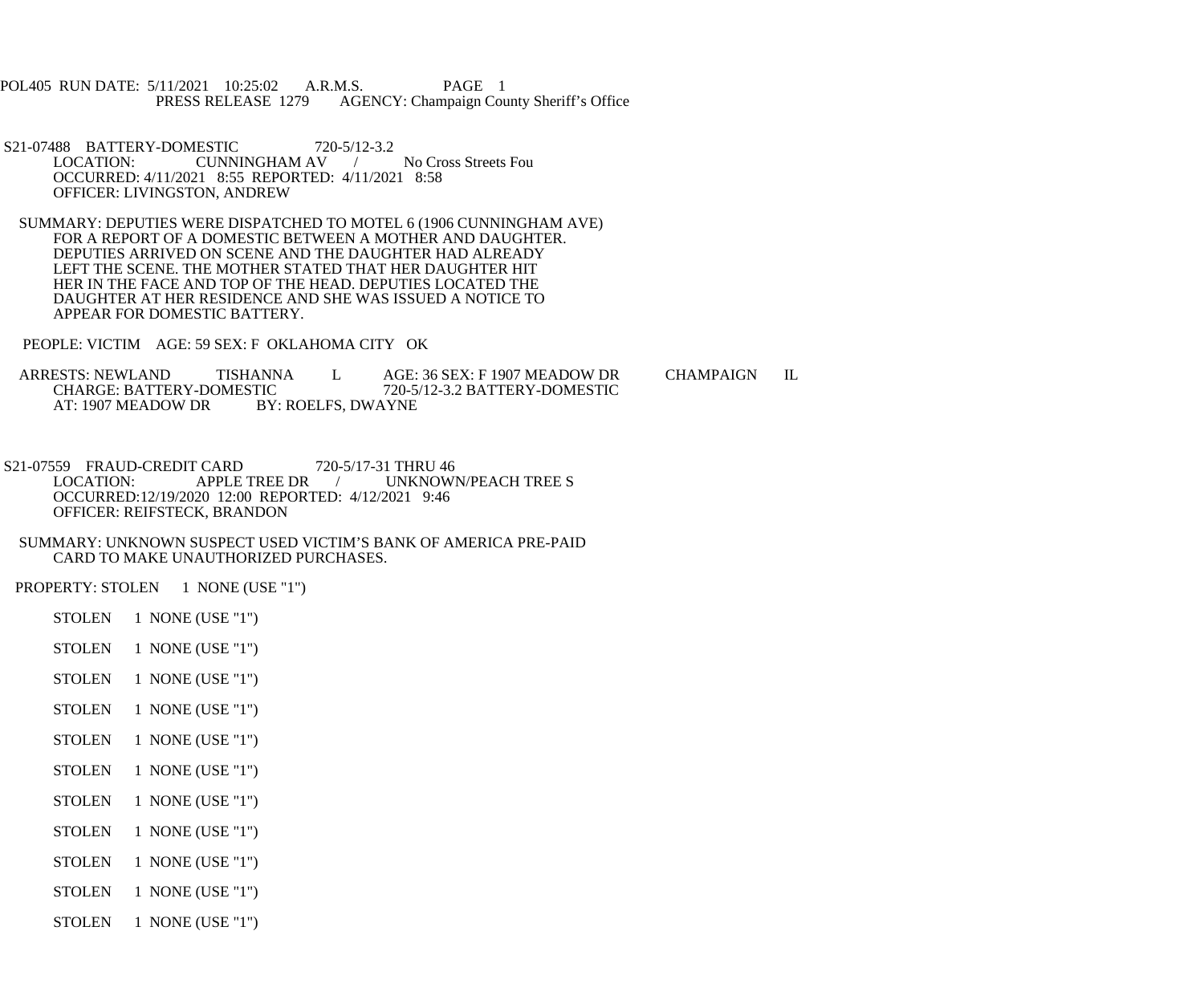POL405 RUN DATE: 5/11/2021 10:25:02 A.R.M.S. PAGE 2<br>PRESS RELEASE 1279 AGENCY: Champaign Cou PRESS RELEASE 1279 AGENCY: Champaign County Sheriff's Office<br>STOLEN 1 NONE (USE "1")

- 1 NONE (USE "1")
- STOLEN 1 NONE (USE "1")
- STOLEN 1 NONE (USE "1")
- STOLEN 1 NONE (USE "1")
- STOLEN 1 NONE (USE "1")
- STOLEN 1 NONE (USE "1")
- STOLEN 1 NONE (USE "1")
- STOLEN 1 NONE (USE "1")
- OFFENDER SEX: RACE: HEIGHT: 000 WEIGHT: 000 HAIR: EYES: VICTIM AGE: 37 SEX: M URBANA IL
- S21-07583 CRIMINAL DAMAGE TO PROPERTY 720-5/21-1<br>LOCATION: CLIFFORD DR / RICHARI CLIFFORD DR / RICHARDSON DR/S FRON OCCURRED: 4/10/2021 23:00 REPORTED: 4/12/2021 12:24 OFFICER: REIFSTECK, BRANDON
	- SUMMARY: FRONT TIRES SLASHED ON VICTIM VEHICLE.
- PROPERTY: DAMAGED 2 TIRE
	- OFFENDER SEX: RACE: HEIGHT: 000 WEIGHT: 000 HAIR: EYES: VICTIM AGE: 34 SEX: M URBANA IL
- S21-07612 BATTERY-DOMESTIC 720-5/12-3.2<br>LOCATION: CLIFTON DR / BR / BROWNFIELD RD/MARVIN OCCURRED: 4/12/2021 16:55 REPORTED: 4/12/2021 16:55 OFFICER: BRIZE, DERON
- SUMMARY: ON MONDAY (04/12/2021) AT APPROXIMATELY 1804 HRS. CHAMPAIGN COUNTY DEPUTY SHERIFFS WERE DISPATCHED TO AN ADDRESS IN THE TOWNSHIP OF URBANA FOR REPORT OF A DOMESTIC BATTERY. AFTER AN INVESTIGATION IT WAS LEARNED THE SUSPECT BATTERED THE VICTIM AFTER A CONFRONTATION WITH ANOTHER FAMILY MEMBER REGARDING AN ITEM OF CLOTHING. THIS SUSPECT WAS LATER ARRESTED BUT RELEASED ON A STATE NOTICE TO APPEAR.

OFFENDER AGE: 65 SEX: F

| VICTIM AGE: 60 SEX: F URBANA | - IL -  |
|------------------------------|---------|
| VICTIM AGE: 58 SEX: M URBANA | H.      |
| VICTIM AGE: 65 SEX: F URBANA | $\Pi$ . |

- ARRESTS: REINHOLD BARBARA ANN AGE: 65 SEX: F 1406 SCOVILL URBANA IL CHARGE: BATTERY-DOMESTIC 720-5/12-3.2 BATTERY-DOMESTIC<br>AT: 2504 CLIFTON DR BY: BRIZE, DERON AT: 2504 CLIFTON DR
	-